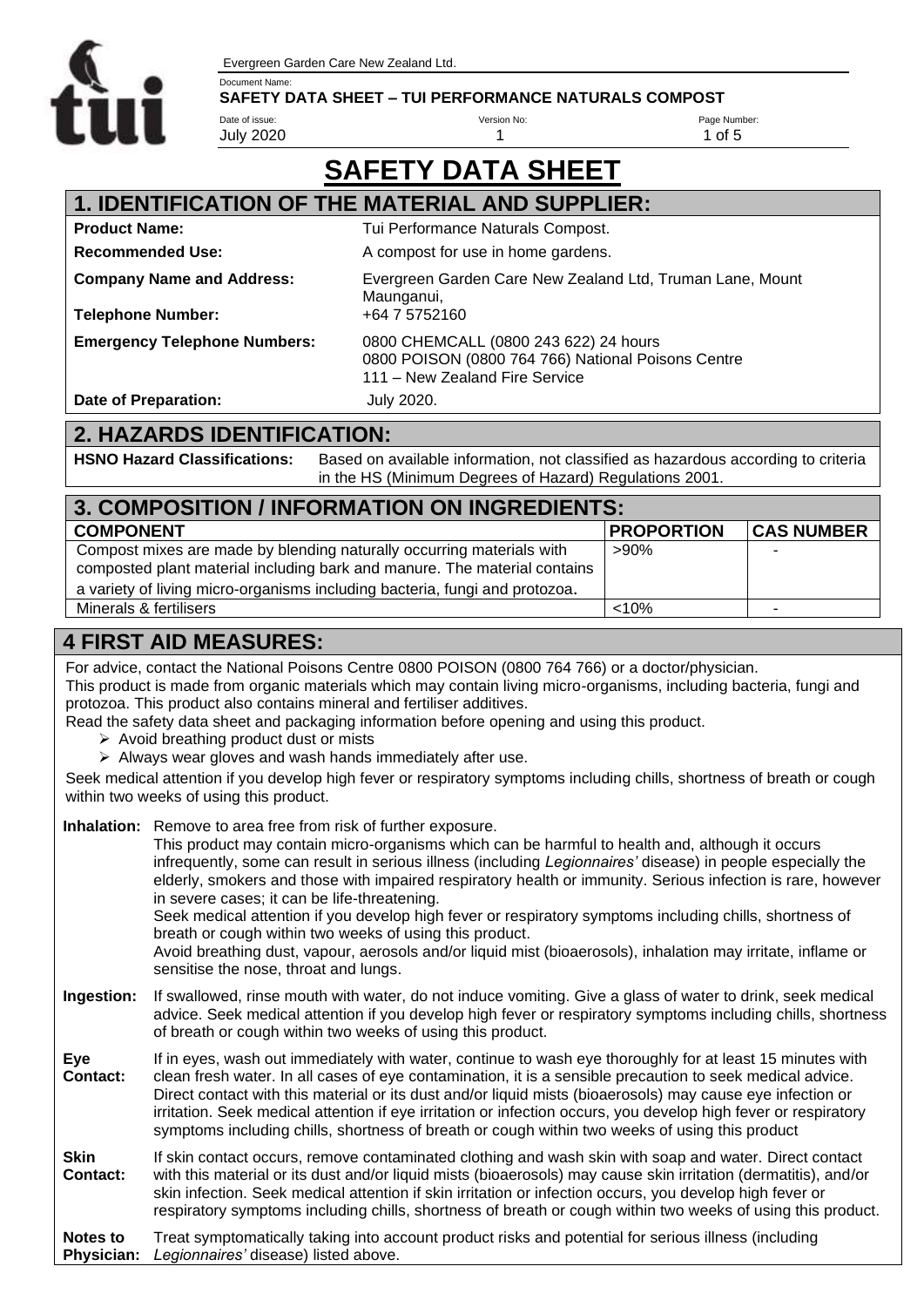

Evergreen Garden Care New Zealand Ltd.

#### Document Name: **SAFETY DATA SHEET – TUI PERFORMANCE NATURALS COMPOST**

Date of issue: July 2020 Version No: 1 Page Number: 2 of 5

### **5. FIRE FIGHTING MEASURES:**

| <b>Suitable Extinguishing Media:</b>                                                              | Not combustible, however, if material is involved in a fire use: Media applicable to<br>surrounding fire.                                                            |  |
|---------------------------------------------------------------------------------------------------|----------------------------------------------------------------------------------------------------------------------------------------------------------------------|--|
| Precautions for fire fighters and<br>special protective clothing:                                 | Not combustible, however, if material is involved in a fire fighters to wear breathing<br>apparatus and suitable protective clothing applicable to surrounding fire. |  |
| <b>Hazards from combustion</b><br>products:                                                       | Non-combustible material.                                                                                                                                            |  |
| <b>6. ACCIDENTAL RELEASE MEASURES:</b>                                                            |                                                                                                                                                                      |  |
| <b>Emergency Procedures:</b>                                                                      | Keep unnecessary and unprotected personnel from entering the area. If<br>contamination of sewers or waterways has occurred advise local emergency<br>services.       |  |
| Refer to SDS section 7 for handling and precautionary measures<br><b>Personal Precautions and</b> |                                                                                                                                                                      |  |

**Protective Equipment: Environmental Precautions: Methods and Materials for Containment and Clean up:** Refer to SDS section 7 for handling and precautionary measures. Refer to SDS section 8 for additional information and personal protection equipment. Contain - prevent from entering sewers, waterways and/or groundwater. Sweep up spilled material, avoid creating and breathing in dust when cleaning up, e.g. by wet sweeping, collect and store in properly labelled, sealed containers for

### **7. HANDLING & STORAGE:**

#### **Precautions for safe handling and storage:**

Read the safety data sheet and packaging information before opening and using this product.

emergency services.

Seek medical attention if you develop high fever or respiratory symptoms including chills, shortness of breath or cough within two weeks of using this product.

#### **Handling:** Keep out of reach of children and animals.

This product is made from organic materials which may contain living micro-organisms, including bacteria, fungi and protozoa which can be harmful to health and, although it occurs infrequently, some can result in serious illness (including *Legionnaires'* disease) in people especially the elderly, smokers and those with impaired respiratory health or immunity. Serious infection is rare, however in severe cases; it can be life-threatening.

safe disposal. If contamination of sewers or waterways has occurred advise local

This product also contains mineral and fertiliser additives.

To reduce risks when using this product, please take the following safety precautions:

- Always wear gloves (AS/NZS 2161 standard) when handling and wash hands immediately after use.
- Work in a well-ventilated area
- Avoid inhaling product dust or mist by wearing a disposable face mask or respirator securely covering the nose and mouth (AS/NZS 1715 and AS/NZS 1716 standard), especially if:
	- o Handling the product in an enclosed space or in windy conditions.
	- o You are elderly or have impaired respiratory health or immunity.
	- o You are working with bulk quantities.
	- Open the bag carefully and direct the opening away from your face.
- Keep the product damp to reduce airborne particles such as dust and avoid creating dust when cleaning up.
- Water gardens, soil mix and potted plants gently, using a low pressure hose.
- Avoid skin, mouth and eye contact (eye protection AS/NZS 1336 standard).
- Avoid transferring product from hand to mouth.
- After work, remove any protective clothing. Wash hands, arms and face after handling.
- Do not eat, drink or smoke when using this product or in the areas where they may become contaminated with this material.
- Avoid raising soil near evaporative coolers.

Seek medical attention if you develop high fever or respiratory symptoms including chills, shortness of breath or cough within two weeks of using this product.

#### **Storage:** Store out of reach of children and animals. Store in the closed, original container in a dry, cool, well-ventilated area out of direct sunlight.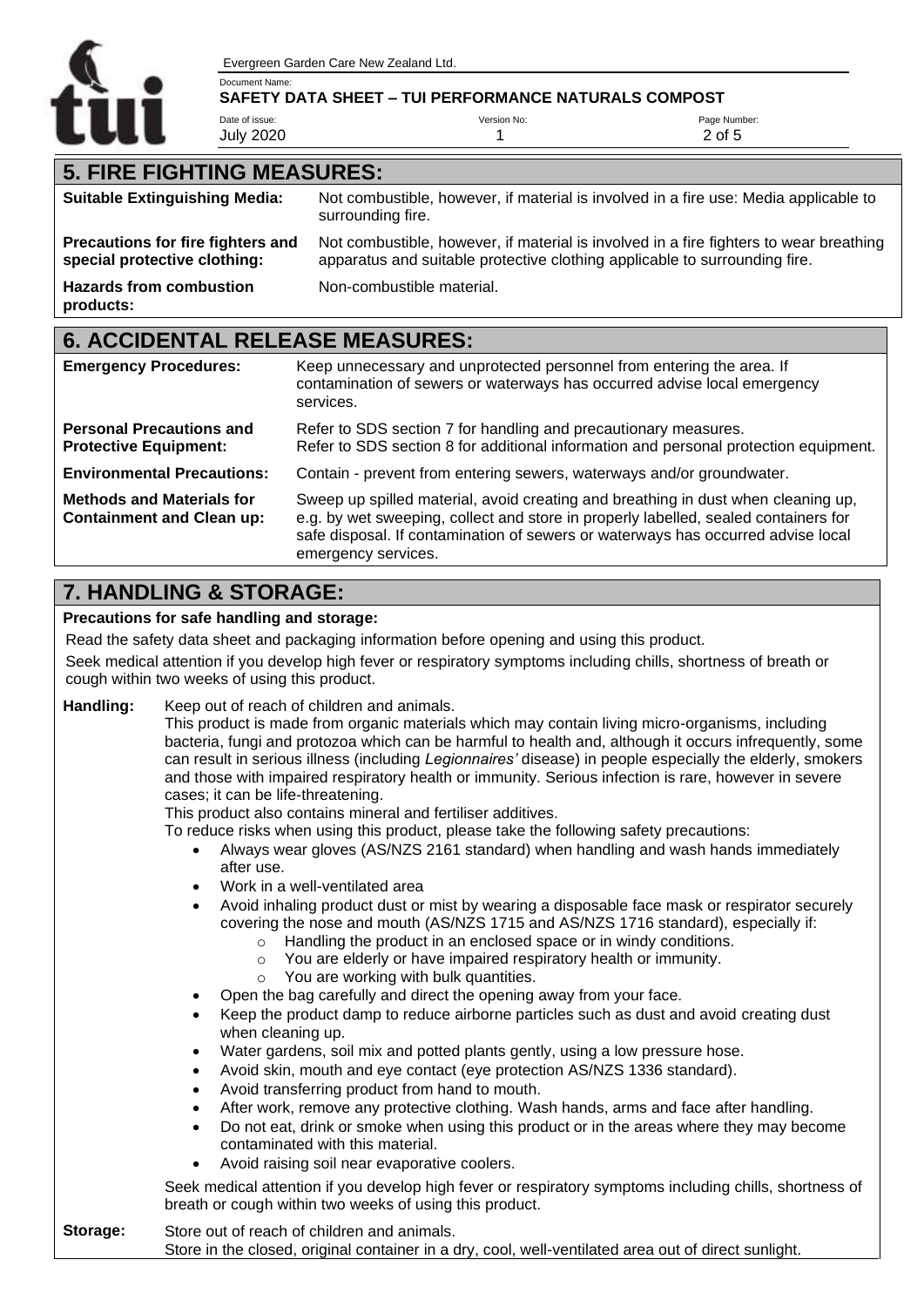

#### Document Name: **SAFETY DATA SHEET – TUI PERFORMANCE NATURALS COMPOST**

Date of issue: July 2020 Version No: 1

Page Number: 3 of 5

## **8. EXPOSURE CONTROLS/PERSONAL PROTECTION:**

| <b>Occupational Exposure Limits:</b>  | No WES values are set by EPA or NZ Dept. of Labour Health & Safety for<br>this substance at this time.<br>However, Workplace Exposure Standard(s) for particulates not otherwise<br>classified:<br>Inhalable dust: WES-TWA 10 mg/m <sup>3</sup><br>Respirable dust: WES-TWA 3 mg/m <sup>3</sup>                                                                                                                                                                                                                                                                                                                                                                                                                                                                                                                                                                                                                |
|---------------------------------------|----------------------------------------------------------------------------------------------------------------------------------------------------------------------------------------------------------------------------------------------------------------------------------------------------------------------------------------------------------------------------------------------------------------------------------------------------------------------------------------------------------------------------------------------------------------------------------------------------------------------------------------------------------------------------------------------------------------------------------------------------------------------------------------------------------------------------------------------------------------------------------------------------------------|
|                                       | This product is made from organic materials which may contain living micro-<br>organisms, including bacteria, fungi and protozoa which can be harmful to<br>health and, although it occurs infrequently, some can result in serious illness<br>(including Legionnaires' disease) in people especially the elderly, smokers<br>and those with impaired respiratory health or immunity. Serious infection is<br>rare, however in severe cases; it can be life-threatening.<br>This product also contains mineral and fertiliser additives.                                                                                                                                                                                                                                                                                                                                                                       |
| <b>Engineering Controls:</b>          | Ensure ventilation is adequate to maintain low air concentrations of dust,<br>vapour, bioaerosols and mists. Keep packaging closed when not in use.                                                                                                                                                                                                                                                                                                                                                                                                                                                                                                                                                                                                                                                                                                                                                            |
| <b>Personal Protective Equipment:</b> | <b>Respiratory Protection:</b><br>Use with adequate ventilation, avoid breathing dust, vapour, aerosols or mist.<br>If there is a risk of inhalation of dust, vapour, aerosols and/or liquid mist<br>(bioaerosols), wear a suitable particulate respirator meeting the requirements<br>of AS/NZS 1715 and AS/NZS 1716.<br><b>Skin protection:</b><br>Avoid contact with skin.<br>Wear standard light gloves, as specified in AS/NZS 2161 and keep product<br>moist when handling.<br>Wear protective clothing.<br>After use and before eating, drinking or smoking, wash hands, arms and face<br>thoroughly with soap and water. Wash contaminated clothing and other<br>protective equipment before storage or re-use.<br>Eye protection:<br>Avoid contact with eyes.<br>If there is a risk of exposure to dust and/or liquid mists, also wear dust<br>resistant eye protection, as specified in AS/NZS 1336. |

# **9. PHYSICAL AND CHEMICAL PROPERTIES:**

| Appearance:                     | Coarse Brown Solid.                 |
|---------------------------------|-------------------------------------|
| Odour:                          | Organic.                            |
| <b>Solubility in water:</b>     | Insoluble in water.                 |
| Specific Gravity (kg/l @ 20°C): | $0.4 - 0.8$ kg/litre (bulk density) |
| Flash point (°C):               | Not applicable.                     |
|                                 |                                     |

# **10. STABILITY and REACTIVITY:**

| <b>Chemical Stability:</b>        | Stable under normal conditions of use.                                    |
|-----------------------------------|---------------------------------------------------------------------------|
| <b>Conditions to avoid:</b>       | Avoid contact with foodstuffs. Avoid contact with other chemicals.        |
| Incompatible materials:           | Incompatible with oxidising agents.                                       |
| Hazardous decomposition products: | Oxides of carbon, oxides of phosphorus, oxides of sulphur and<br>ammonia. |
| <b>Hazardous Reactions:</b>       | None known.                                                               |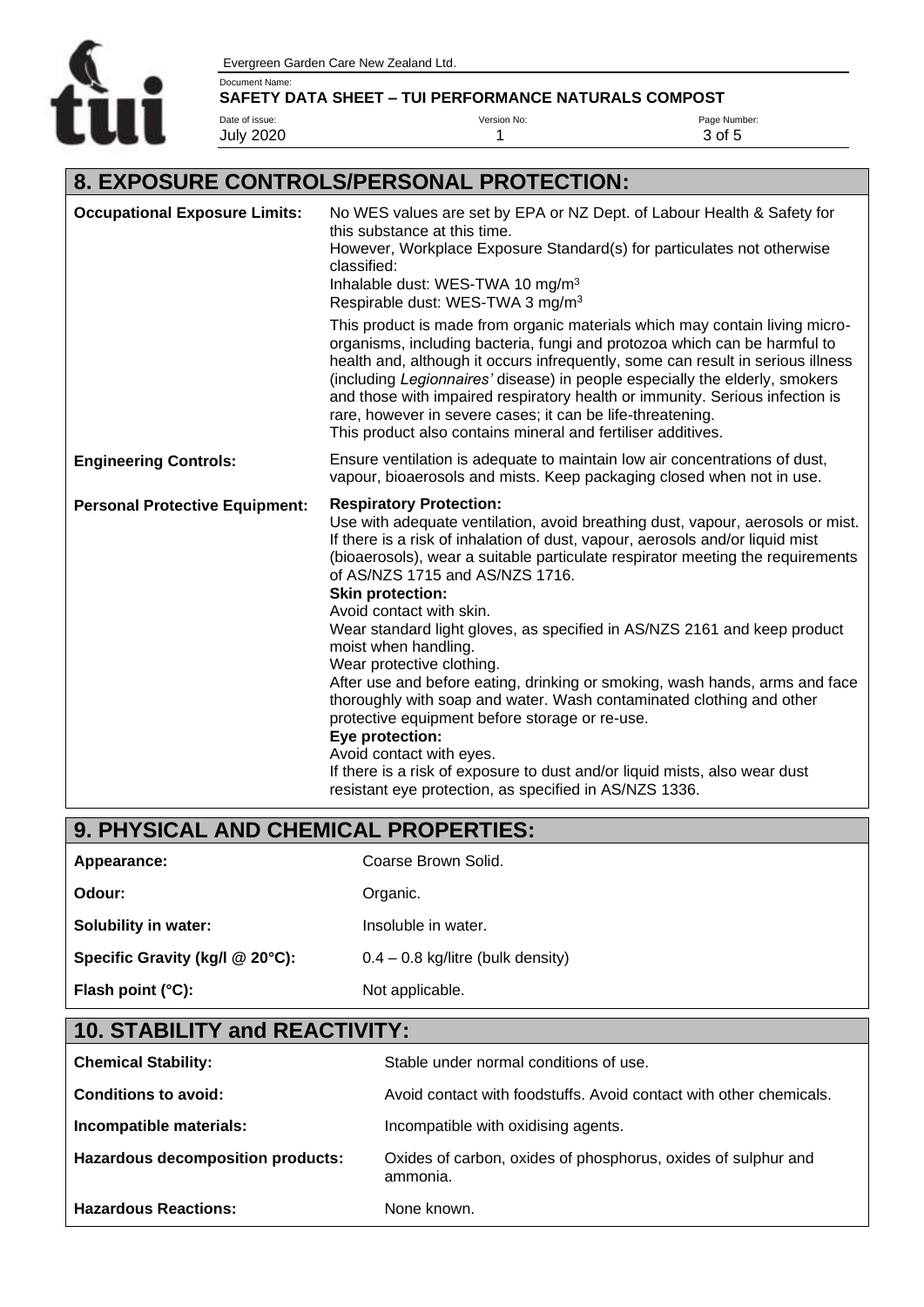

#### Document Name: **SAFETY DATA SHEET – TUI PERFORMANCE NATURALS COMPOST**

Date of issue: July 2020 Version No: 1 Page Number: 4 of 5

### **11. TOXICOLOGICAL INFORMATION:**

**Potential Health Effects:** This section includes possible adverse effects, which could occur if the product is not handled in the recommended manner.

This product is made from organic materials which may contain living micro-organisms, including bacteria, fungi and protozoa which can be harmful to health and, although it occurs infrequently, some can result in serious illness (including *Legionnaires'* disease) in people especially the elderly, smokers and those with impaired respiratory health or immunity. Serious infection is rare, however in severe cases; it can be life-threatening. Seek medical attention if you develop high fever or respiratory symptoms including chills, shortness of breath or cough within two weeks of using this product.

All people working regularly with these and other landscaping products should ensure that they are adequately protected against tetanus.

| <b>Eye Contact:</b>  | Dust and/or liquid mist (bioaerosols) may irritate the eye resulting in redness and watering,<br>or eye infection.                                                                                                                                                                                                                                                                                                                                                                                                                                                                                                                                                                                                                                                                                                                                                                                                                                                                                           |
|----------------------|--------------------------------------------------------------------------------------------------------------------------------------------------------------------------------------------------------------------------------------------------------------------------------------------------------------------------------------------------------------------------------------------------------------------------------------------------------------------------------------------------------------------------------------------------------------------------------------------------------------------------------------------------------------------------------------------------------------------------------------------------------------------------------------------------------------------------------------------------------------------------------------------------------------------------------------------------------------------------------------------------------------|
| <b>Skin Contact:</b> | Contact with skin may cause irritation and in some people may lead to skin sensitisation,<br>dermatitis or skin infection.                                                                                                                                                                                                                                                                                                                                                                                                                                                                                                                                                                                                                                                                                                                                                                                                                                                                                   |
| Ingestion:           | Swallowing can result in abdominal discomfort. There is an increased risk of<br>gastrointestinal infections.                                                                                                                                                                                                                                                                                                                                                                                                                                                                                                                                                                                                                                                                                                                                                                                                                                                                                                 |
| Inhalation:          | Avoid breathing dust, vapour, aerosols and/or liquid mist (bioaerosols), inhalation may<br>irritate, inflame or sensitise the nose, throat and lungs resulting in illnesses ranging from<br>hay fever and asthma to pneumonia (eg. legionnaire's disease) and pneumonia like<br>illnesses and aggravate pre-existing conditions such as asthma and bronchitis.<br>This product is made from organic materials which may contain living micro-organisms,<br>including bacteria, fungi and protozoa which can be harmful to health and, although it<br>occurs infrequently, some can result in serious illness (including Legionnaires' disease) in<br>people especially the elderly, smokers and those with impaired respiratory health or<br>immunity. Serious infection is rare, however in severe cases; it can be life-threatening.<br>Seek medical attention if you develop high fever or respiratory symptoms including chills,<br>shortness of breath or cough within two weeks of using this product. |
|                      | <b>Toxicological Data:</b> No LD <sub>50</sub> information available for the product.                                                                                                                                                                                                                                                                                                                                                                                                                                                                                                                                                                                                                                                                                                                                                                                                                                                                                                                        |

#### **12. ECOLOGICAL INFORMATION:**

**Ecotoxicity:** Contain - prevent from entering sewers, waterways and/or groundwater.

#### **13. DISPOSAL CONSIDERATIONS:**

**Disposal methods:** Dispose of this product by using in accordance with the product label directions. Packaging disposal – Dispose of packaging in accordance with the product label directions or empty packaging, wrap in paper, place in a plastic bag and dispose safely with domestic rubbish. If wastes and/or packaging cannot be disposed of according to the product label directions or instructions above, disposal must be in accordance with your local area regulatory authorities following all applicable regional, national and local laws and regulations.

#### **14. TRANSPORT INFORMATION:**

Not classified as a Dangerous Good for Transport.

#### **15. REGULATORY INFORMATION:**

**EPA New Zealand Approval Code:** Based on available information, not classified as hazardous according to criteria in the HS (Minimum Degrees of Hazard) Regulations 2001.